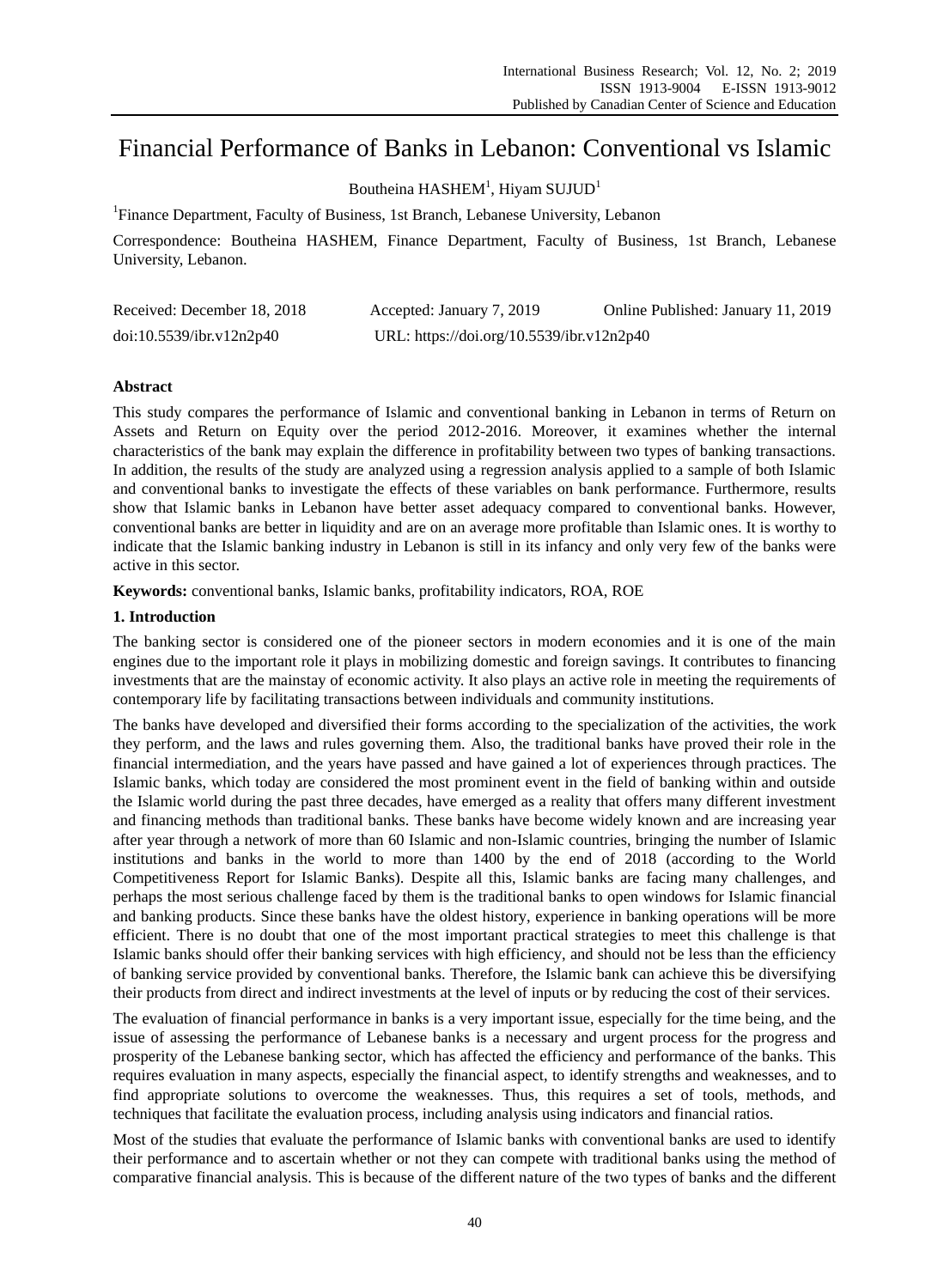financial statements of each type. Common indicators are usually selected using the elements and components of the financial statements issued by Islamic banks and conventional banks. Since the above statistics show that the Islamic finance is one of the fast-growing segments in the international finance and it plays a significant role in their respective economies, our study's main goal is to carry out a comparative study empirically to find out the profitability of Islamic and conventional banks in Lebanon within the period of 2012-2016.

# **2. Literature Review**

Al-Sukhari (2017) Study: Evaluation of the Financial Function of Islamic Banks and Traditional Banks - A Comparative Study using the Financial Ratios of a Sample of Banks Operating in Algeria during the Period (2010 – 2015). This study aimed to evaluate and compare the financial performance of the Islamic and traditional banks operating in Algeria, using a set of financial indicators that fall under the indicators of profitability, liquidity, activity (investing money), and solvency index. The study was conducted on four traditional banks operating in Algeria and the Islamic Bank, Al Baraka Bank of Algeria, during the period (2010-2015). The T-test was used to examine the differences between the average performance ratios of Al Baraka Bank and conventional banks. The study found that Al Baraka Bank enjoys high liquidity and is more profitable than conventional banks. On the other hand, activity indicators showed that conventional banks are more active than Islamic banks and the safety index showed that both types of banks enjoy an acceptable financial solvency. The statistical study also found that there are significant differences between the performance of Islamic banks and traditional banks in terms of profitability, liquidity, and activity except for safety and solvency index. The study proved that there is no difference of statistical significance. The study recommended that the Islamic banks should pay attention to the issue of the investment of funds and taking care of this aspect which is a priority on its level. Consequently, there is the need to develop new and varied investment methods in Islamic banks adapted to the desires of customers to exploit them to employ their resources and make profits that are low when compared to conventional banks. In addition, the traditional banks make better use of their resources and they control operating costs.

Ragheb Al-Ghussein and Mohammed Ammar Nshwati (2014) Study: Evaluation of the Financial Performance of jordanian Islamic and Traditional Banks. The objective of this study was to evaluate the financial performance of the Islamic and traditional Jordanian banks and compare them using the Camel model during the period of 2006-2012. It aims to study the extent of the financial performance reflected in the public confidence level. All Islamic and traditional banks operating in Jordan were selected as sample for the study, represented by 13 traditional banks and Islamic banks. The t- test was used to obtain the differences between the financial ratios and the linear regression analysis to study the effect of the average financial performance separately and collectively on the general confidence level.

The study found that traditional banks perform better than Islamic banks and that the level of public confidence to the customers of Islamic banks arises mainly from their financial performance, contrary to what has been achieved for conventional banks.

Saida Burdima (2014) Study: Assessing Financial Performance of Islamic Banks Using Financial Ratios"- Case of Al Baraka International Group from 2011-2013.The study focuses on evaluating the financial performance of Islamic banks. The researcher used a case study on Al Baraka Islamic International Group for the period 2011-2013 using financial ratios. However, the results of the study summarized that the solvency ratios indicate that the Group enjoys a significant solvency margin to ensure that it faces the risk of failure to recover part of its invested funds and the Liquidity ratios indicate that the Group has the liquidity to meet its short-term financial liabilities. The Group achieved a rate of return on equity that can be described as acceptable and which has increased in the years of study.

A Study on the Profitability of the Islamic Banks: Study of its Application to the Group of Islamic Banks for the Period 2009-2013. The study aimed to evaluate the financial performance of ten Islamic banks from six countries for five years for the period 2009-2013 based on a set of indicators and financial ratios, namely: profitability and liquidity indicators, capital adequacy indicators, and activity indicators. The study concluded that Islamic banks are highly efficient in managing operational costs and have high efficiency in generating profits through the size of invested assets but with different capacities for each bank. The study also found that Islamic banks are unable to absorb financing and investment risks and that half of the study sample from banks is unable to manage the liquidity risk.

Anan Fathi Al-Sarouji (2004) Study: Comparative Performance of Islamic and Traditional Banks Using Financial Ratios. This study aimed to compare the performance of the Islamic Bank of Jordan with the performance of conventional banks in Jordan during the period (1992-2001). This was done using nine different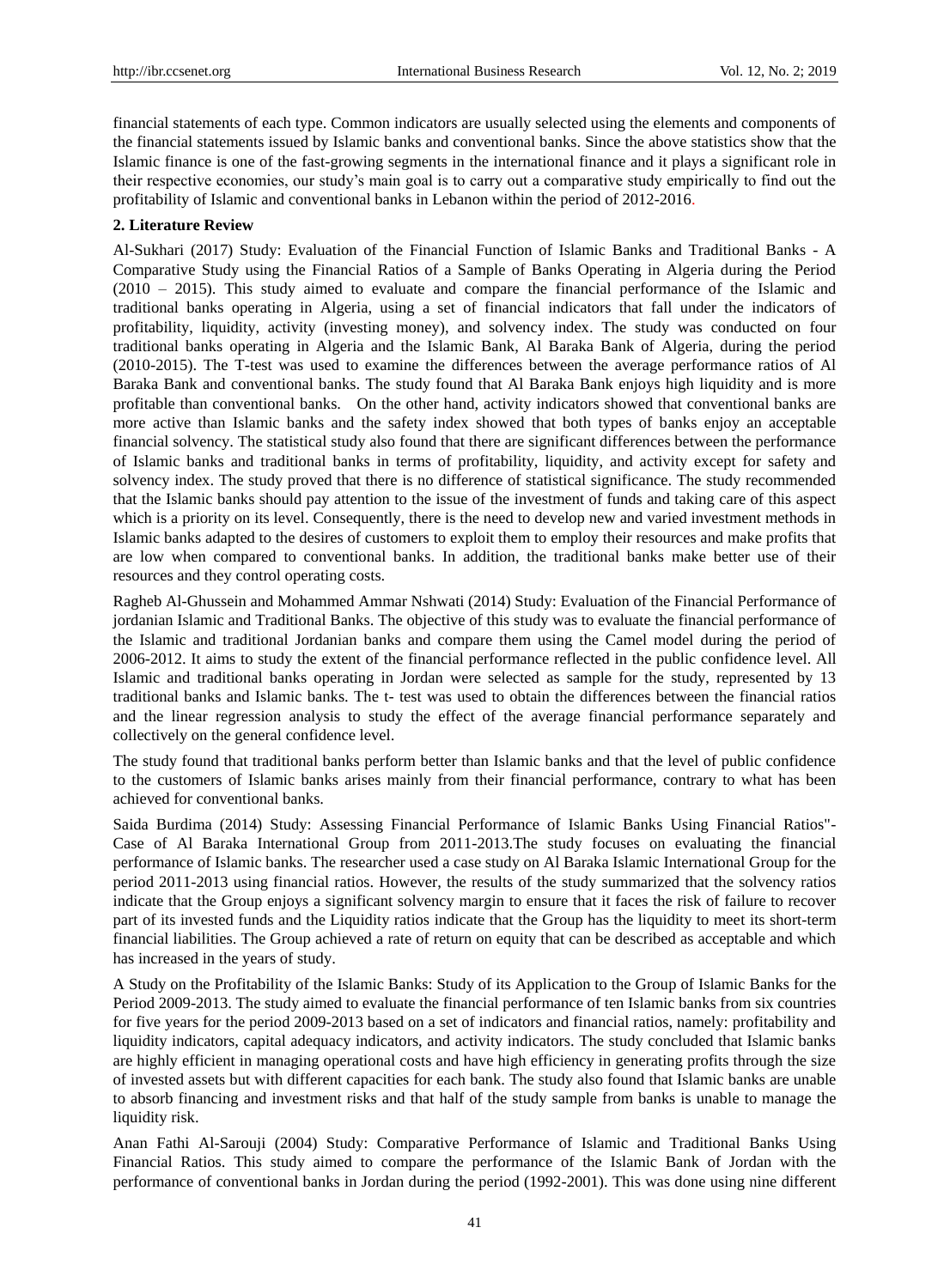financial ratios that falls under the ratios of liquidity, profitability, activity and market. A T-test was used to verify that there were significant differences between the performances of these banks. The study found that there are differences of statistical significance in the ratio of liquidity and difference in favor of conventional banks. The profitability ratios revealed no differences, while the percentage of deposit investment and the ratio of return on stock to market value showed no significant differences. The ratio of resource utilization and market value to book value reveals significant differences between Islamic banks and conventional banks. The study also predicted that the performance of the Jordan Islamic Bank would be better than that of conventional banks in terms of profitability in the future.

Brakibah (2014) Study: Evaluation of the Performance of Traditional and Islamic Banks: A Comparative Study of the Return and Risk Methods of the Algerian Popular Loan Bank and Al Baraka Algerian Bank during the Period (2007-2011). The study aimed at evaluating performance in commercial and Islamic banks in terms of return, risk, and comparison in both categories in terms of method and results. To achieve the objective of the study, the annual financial reporting data was used in the period 2007-2012. A case study was adopted using return and risk indicators to assess performance using some indicators such as return on equity, return on assets, profit margin, asset benefit rate, and leverage.

The main findings of the study show that there is a significant difference in performance evaluation indicators applied in conventional and Islamic banks due to the nature of their work. Here, it was found that some risk indicators are shared by the two banks and another is different. It was also found that some performance indicators for conventional banks can be adjusted to suit the performance of Islamic banks. There is no difference between conventional and Islamic banks because of their long experience in the market. The study also recommended the need to improve net income based on the resources that would lead to its increase, the need to diversify the investment portfolio, and to also diversify in the areas of activity and new innovations that are compatible with Islamic law for Islamic banks.

Adegbemi Babatunde and Adekola Olaitan Study: The Performance of Conventional and Islamic Banks in the United Kingdom: A Comparative Analysis. The objective of the study is to compare the efficiency of conventional banks with Islamic banks for the period 2007-2011. The study was conducted on four of the largest Islamic banks and five conventional banks in the UK using financial ratios as performance indicators. The banks' consolidated financial statements were converted to percentages so that they could be compared during the study period. The results of the study showed that conventional banks are more profitable and are able to meet their financial obligations. However, Islamic banks are less exposed to liquidity risk and are more cost effective, while conventional banks rely on external sources of finances. The study recommends the expansion of Islamic banking and management skills development, product diversification, innovation and excellence, and providing and attracting more clients.

Rosnia Masruki et al. (2008) Study: Financial Performance of Malaysian Founder Islamic Banks Versus Conventional Bank, This study aimed at comparing the performance of two Islamic banks in Malaysia (Bank Islam and the Bank Mouaamalat) with the performance of conventional banks over five years (2004-2008) using several key indicators such as profitability, liquidity, and risk. A T-test was applied to examine any significant differences between groups. The study showed that Islamic banks are less profitable than conventional banks but, at the same time, has better liquidity than traditional banks. The reason for the rise in the profitability of traditional banks is the result of higher net financing. Therefore, traditional banks are also faced with higher credit risk than Islamic banks.

By looking at the above previous literature, which focuses on studying and evaluating the financial performance of banks, these studies have been conducted in several countries such as Jordan, Algeria, UK, Malaysia and in several countries. Numerous studies have been carried out, especially between Arab studies and foreign studies, at different time periods, most of which have been in recent years. In addition, most of these studies dealt with the process of evaluating banks using different financial ratios.

Subsequently, most of these studies have yielded results, concluding that:

- There is a difference in performance evaluation indicators applied in traditional banks and in Islamic banks due to the nature of their work.
- Commercial banks are more profitable than Islamic banks.

The present study has been combined with some previous studies in the method of evaluating financial performance where the financial ratios were used in the evaluation process. The regression analysis method, T-test, and correlations were used to determine the differences between the determinant factors of profitability in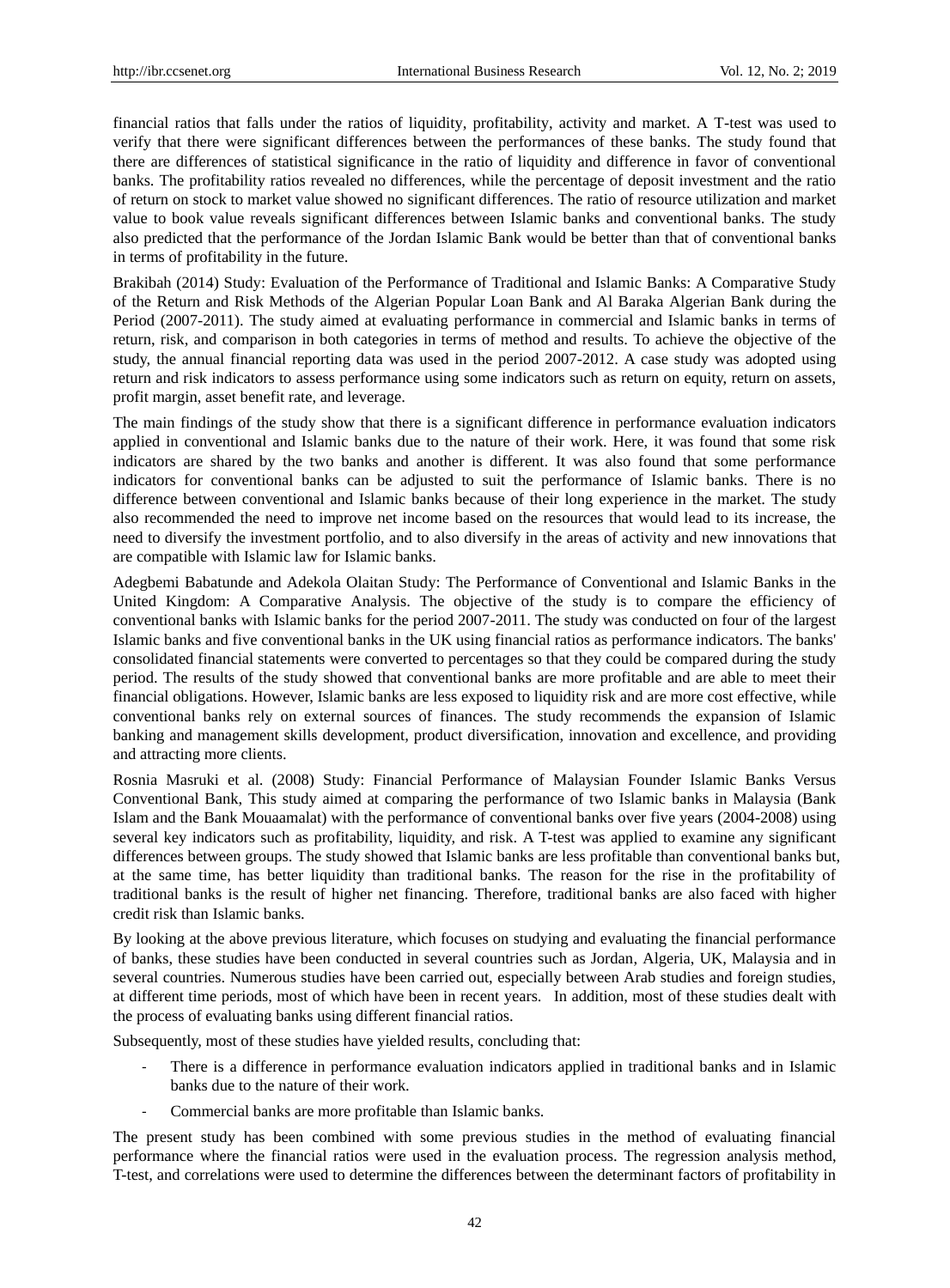both Islamic and conventional banks. Thus, the points where these studies differed from the current study can be seen from the study sample where the test was conducted.

In this study, we focused on evaluating and comparing the financial performance of Islamic and conventional banks operating in Lebanon using some of the main financial indicators that are important and that are directly related to banking performance, such as Return on Assets and Return on Equity. Here, these indicators revealed the true financial performance of banks and their variants, and it also provides a logical explanation of what this performance entails.

#### **3. Problem Statement**

The Lebanese banking sector is one of the most important pillars of Lebanon's economy, which is subject to multiple risks reflecting its political and economic reality. There are several factors that directly affect the work of banks, whether they are external factors such as the global financial crisis or internal, represented by the Lebanese economic crisis. This is related to the specificity of the banking system in commercial banks that differ from those in Islamic banks which operates in accordance with the provisions of the Islamic Shariah. Accordingly, the manner of dealing with these previously mentioned conditions and risks by commercial and Islamic banks is different depending on their approach in carrying out their activities. This study comes as an attempt by researchers to compare the performance of commercial banks with Islamic banks in Lebanon by using and analyzing the effect of the following indicators: Return on Assets and Return on Equity. Hence, the problem of the study is to answer the following questions:

- 1. Is the performance of commercial banks different from the performance of Islamic banks in Lebanon?
- 2. What are the reasons for the difference, if any, between the performance of commercial banks and the performance of Islamic banks?

# **4. Objectives of the Study**

The study aims to achieve the following:

- 1. To identify the performance of commercial and Islamic banks and the nature of the approach, which were derived from each of them in the provision of banking services.
- 2. To compare the performance of commercial and Islamic banks through the following indicators: Return on Assets and Return on Equity.
- 3. To disclose the differences between the performance of commercial and Islamic banks.

#### **5. Significance of the Study**

The importance of the study arises from the importance of the subject itself in assessing the performance of both Islamic and conventional banks and to highlight and identify the differences between the various levels of performance. It also contributes to shed light on the actual financial performance of some Lebanese banks, in general, by assessing and disclosing of strengths and weaknesses of these banks, and thus make the necessary recommendations on these points.

# **6. Research Hypotheses**

The main hypotheses of the study are as follows:

1. There is a significant difference in determinant factors of profitability between conventional banks and Islamic banks.

2. There is a significant factor that affects the profitability of conventional banks and Islamic banks.

# **7. Methodology**

To achieve the main objective of the study, which is to compare the financial performance of conventional banks and Islamic banks in Lebanon and to test its hypotheses, the analytical descriptive method was used by using secondary sources of data. The research was based on two sub-sources; the first consisted of books, internet, and previous relevant studies. On the other hand, the second is relying on the websites of traditional and Islamic banks to obtain the annual financial statements for the period (2012-2016), and to obtain the necessary information to calculate the financial indicators used in the research.

#### *7.1 Sample Selection*

Since the researchers were unable to have access to the necessary information needed for analysis due to some reasons related to some banks, random sampling techniques was used to select data. The sample size consists of 22 conventional banks out of 49 and 3 Islamic banks out of 5 banks operating in Lebanon.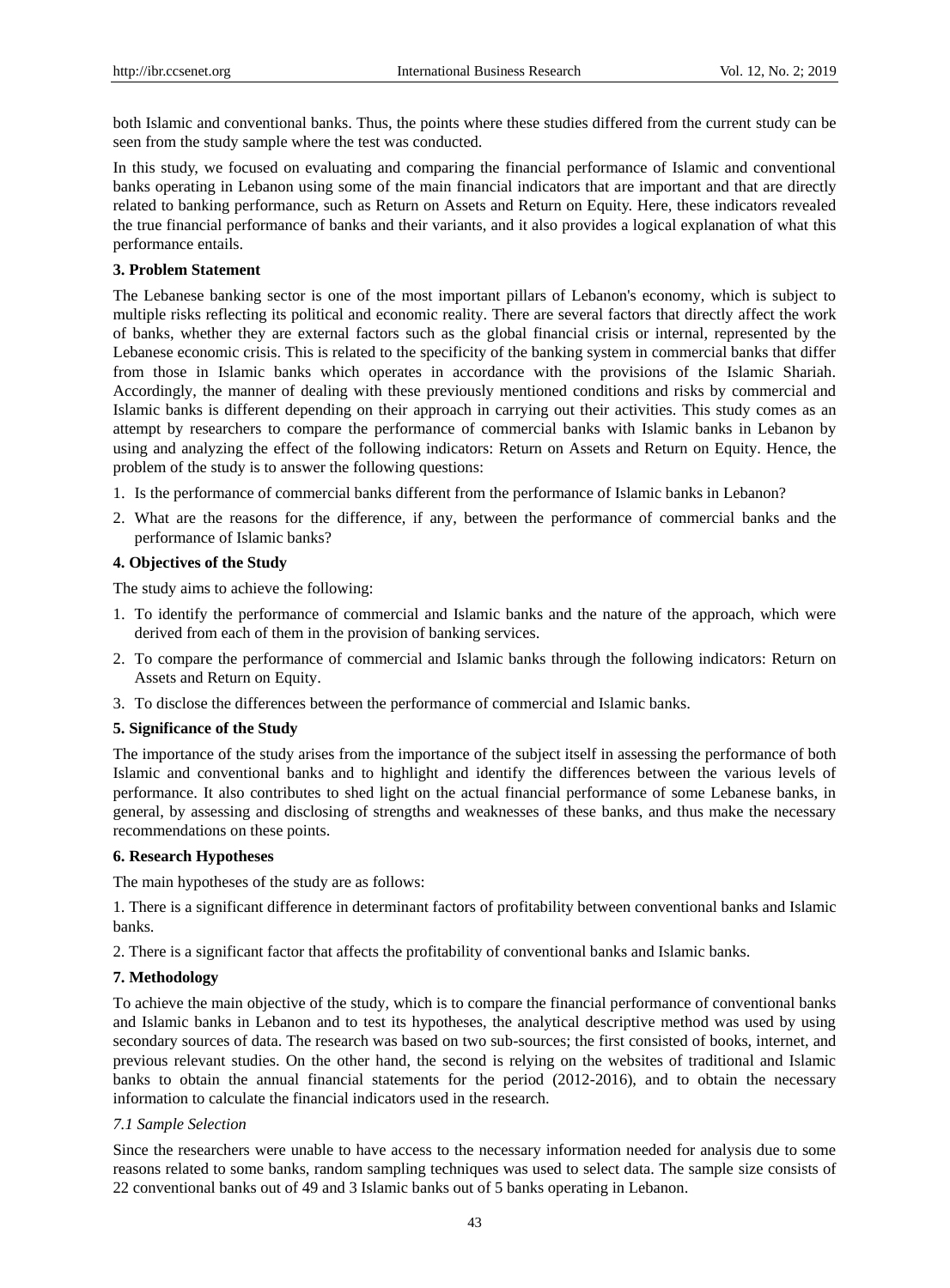# *7.2 Variables Used*

This study compares the performance of the Lebanese conventional and Islamic Banks in terms of "Return on Equity" and "Return on Assets" using the following internal banks factors:

| <b>Factors</b>         | <b>Financial Measurements</b>         |
|------------------------|---------------------------------------|
| Capital Adequacy       | <b>Total Equity to Total Assets</b>   |
| <b>Loans to Assets</b> | <b>Total Loans to Total Assets</b>    |
| Deposits to Assets     | <b>Total Deposits to Total Assets</b> |
|                        |                                       |

*Definition of Independent and Dependent Variables:* These variables are:

**Total Equity to Total Assets Ratio**: It measures the Bank's capital adequacy and refers to the Bank's ability to absorb losses and deal with risk exposure with shareholders. Hassan and Bashir (2004) found out in their study a positive relationship between total equity to total asset ratio and profitability. Consequently, total equity to total assets is included in this study because it determines the Bank's capital and the Bank's ability to deal with losses with shareholders. Therefore, total equity to total assets is included as an independent variable to study the profitability of Lebanese banks. This ratio is expected to have a positive relationship with performance.

**Total Loans to Total Assets Ratio**: It measure liquidity of bank assets associated with loans. The higher the total loans to total assets ratio, the lower the liquidity. The bank's operations depend heavily on loans. However, Islamic banks operate on a profit-and-loss basis - interest-free lending. Moreover, some of the previous studies such as Demirguc-Kunt and Huizinga (1997) of traditional banks have found a positive correlation between this ratio and profitability. Therefore, this ratio is included in the profitability study as an independent variable to compare the performance of interest-bearing loans and interest-free lending.

**Total Deposits to Total Assets Ratio:** It measures the impact of commitments on profitability. Deposits are the main source of bank financing. Bashir and Hasan (2004), in their study, have found a negative correlation between this ratio and profitability. Therefore, this ratio is included in this study as an independent variable and can be compared to other ratios.

**Rate of Return on Assets (ROA):** This is the net return on assets invested in the bank, which shows the amount of profit achieved by the bank on each dollar invested in its assets. It is therefore an important indicator of Administrative efficiency in the bank (Elyor, 2009). This measure shows the effectiveness of managing the bank's assets for profit (Golin, 2001). The rate of return on assets will be calculated by dividing net profit after tax with the total assets of the bank.

**Rate of Return on Equity:** This measure refers to net profit earned on shareholders' equity of the bank (Golin, 2001). It shows how effective the bank is in using investors' funds (Elyor, 2009). The rate of return on equity will be calculated by dividing net profit after tax with the total equity.

**Conceptual Framework:** A conceptual framework is used in the study to outline possible courses of action or to present a preferred approach to an idea or thought (Mackau, 2003). An independent variable is one that is presumed to affect a dependent variable (Dale, 2001). It can be changed as required, and its values do not represent a problem requiring explanation in an analysis, but are taken simply as given. The independent variables in the study were bank specific variables enhancing banks' performance. The dependent variable was profitability of Lebanese banks in terms of Return on Assets and Return on Equity.

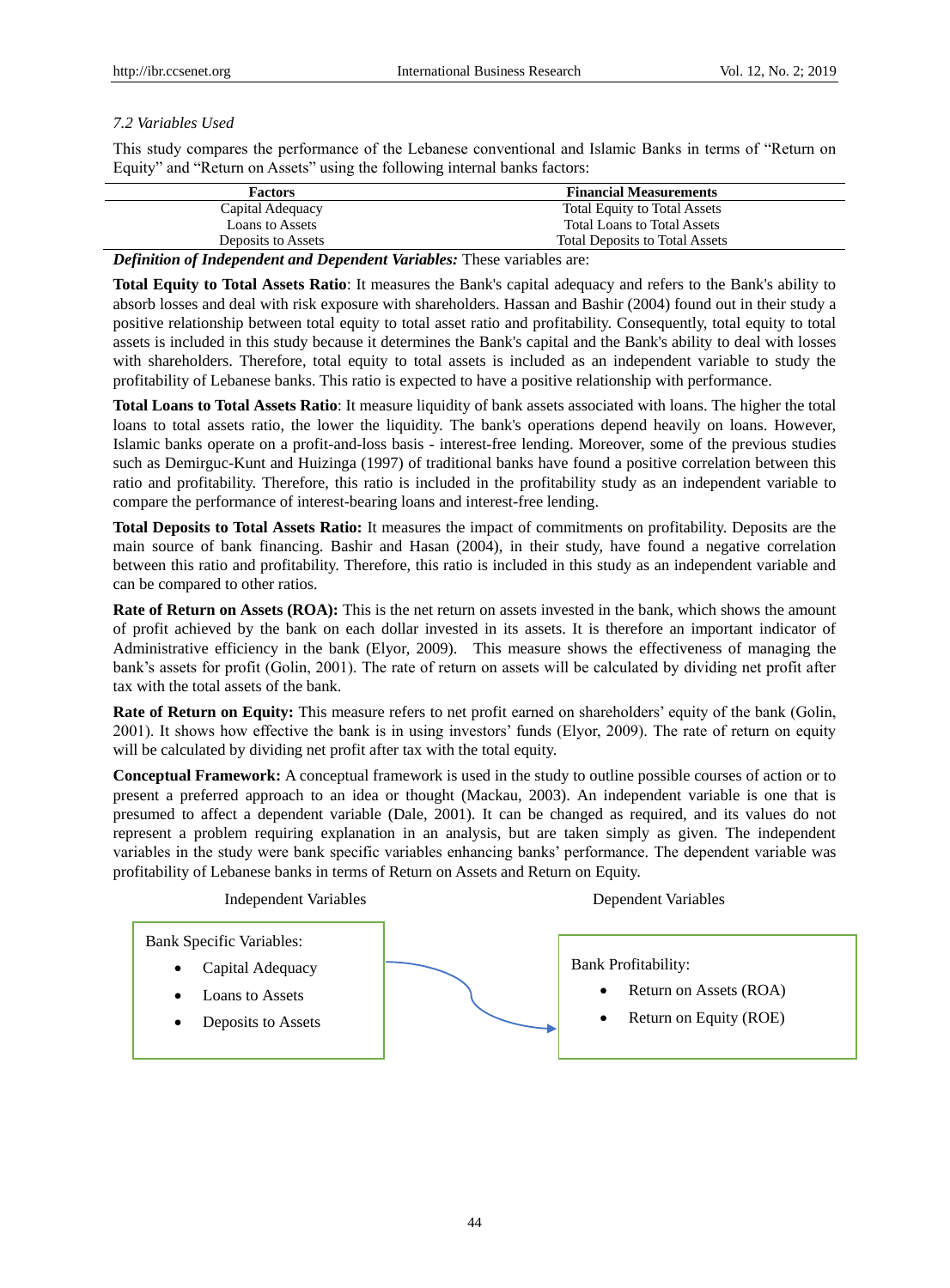# **8. Findings and Analysis**

# **Independent T-test**

Table 1. Comparison of mean between Islamic and Conventional Banks

| <b>Group Statistics</b> |              |    |           |                |                 |  |  |  |
|-------------------------|--------------|----|-----------|----------------|-----------------|--|--|--|
|                         | Type of bank | N  | Mean      | Std. Deviation | Std. Error Mean |  |  |  |
| <b>Return on Assets</b> | Conventional | 86 | .9774     | 1.10533        | .11919          |  |  |  |
|                         | Islamic      | 11 | $-4173$   | 1.92765        | .58121          |  |  |  |
| Return on Equity        | Conventional | 86 | 10.5124   | 5.88233        | .63431          |  |  |  |
|                         | Islamic      | 11 | $-2.0673$ | 9.12718        | 2.75195         |  |  |  |
|                         | Conventional | 86 | 10.6888   | 7.51164        | .81000          |  |  |  |
| Equity / Assets         | Islamic      | 11 | 19.5391   | 2.39564        | .72231          |  |  |  |
| Loans / Assets          | Conventional | 86 | 30.5901   | 10.57295       | 1.14011         |  |  |  |
|                         | Islamic      | 11 | 12.4318   | 7.12406        | 2.14798         |  |  |  |
| Deposits / Assets       | Conventional | 86 | 75.4562   | 16.18962       | 1.74577         |  |  |  |
|                         | Islamic      | 11 | 58.1800   | 20.28213       | 6.11529         |  |  |  |

The above table shows the comparison of mean between Conventional and Islamic banks in Lebanon. The Total Loan to Total Asset for the conventional banks is higher than the Total Loan to Total Asset for the Islamic banks. The mean of Total Loan to Total Asset for Islamic is 12.4318, while the mean for the Conventional banks is 30.5901. Besides, Deposits to Total Asset of Islamic banks are lower than Conventional banks when it comes to their mean. The mean of Deposits to Total Asset for Islamic banks is 58.1800, while for Conventional banks the mean is 75.4562. However, the mean of Equity to Total Asset for Islamic banks is 19.5391 and 10.6888 for Conventional banks.

So, we can conclude that Islamic banks have better growth for Total Equity to Total Asset rather than Conventional banks.

#### Table 2. Independent sample T-test

|          |          |                     |           |          | Levene's Test |             |              |              | t-test for Equality of Mean |            |                         |            |
|----------|----------|---------------------|-----------|----------|---------------|-------------|--------------|--------------|-----------------------------|------------|-------------------------|------------|
|          |          |                     |           |          | for Equality  |             |              |              |                             |            |                         |            |
|          |          |                     |           |          | of Variances  |             |              |              |                             |            |                         |            |
|          |          |                     |           | F        | Sig.          | T           | df           | Sig.         | Mean                        | Std. Error | 95% Confidence Interval |            |
|          |          |                     |           |          |               |             |              | $(2-tailed)$ | Difference                  | Difference | of the Difference       |            |
|          |          |                     |           |          |               |             |              |              |                             |            | Lower                   | Upper      |
|          |          | Equal               | variances | 6.27     | .014          | 3.575       | 95           | .001         | 1.39467                     | .39012     | .62018                  | 2.16916    |
| Return   | $\alpha$ | assumed             |           | 6        |               |             |              |              |                             |            |                         |            |
| Assets   |          | Equal variances not |           |          |               |             | 2.351 10.857 | .039         | 1.39467                     | .59330     | .08671                  | 2.70263    |
|          |          | assumed             |           |          |               |             |              |              |                             |            |                         |            |
|          |          | Equal               | variances | 2.75     | .101          | 6.233       | 95           | .000         | 12.57971                    | 2.01833    | 8.57283                 | 16.58660   |
| Return   | $\alpha$ | assumed             |           | $\Omega$ |               |             |              |              |                             |            |                         |            |
| Equity   |          | Equal variances not |           |          |               | 4.454       | 11.087       | .001         | 12.57971                    | 2.82410    | 6.36986                 | 18.78957   |
|          |          | assumed             |           |          |               |             |              |              |                             |            |                         |            |
|          |          | Equal               | variances | 2.79     |               | .098 -3.867 | 95           | .000         | $-8.85025$                  | 2.28879    | $-13.39408$             | $-4.30643$ |
| Equity   |          | assumed             |           | 8        |               |             |              |              |                             |            |                         |            |
| Assets   |          | Equal variances not |           |          |               | $-8.155$    | 42.970       | .000         | $-8.85025$                  | 1.08528    | $-11.03898$             | $-6.66153$ |
|          |          | assumed             |           |          |               |             |              |              |                             |            |                         |            |
|          |          | Equal               | variances | 1.01     | .316          | 5.524       | 95           | .000         | 18.15830                    | 3.28688    | 11.63303                | 24.68357   |
| Loans    |          | assumed             |           | 7        |               |             |              |              |                             |            |                         |            |
| Assets   |          | Equal variances not |           |          |               | 7.467       | 16.276       | .000         | 18.15830                    | 2.43181    | 13.01020                | 23.30640   |
|          |          | assumed             |           |          |               |             |              |              |                             |            |                         |            |
|          |          | Equal               | variances | 4.54     | .036          | 3.237       | 95           | .002         | 17.27616                    | 5.33726    | 6.68036                 | 27.87197   |
| Deposits |          | assumed             |           | 9        |               |             |              |              | 17.27616                    |            |                         | 31.17378   |
| Assets   |          | Equal variances not |           |          |               | 2.717       | 11.687       | .019         |                             | 6.35960    | 3.37854                 |            |
|          |          | assumed             |           |          |               |             |              |              |                             |            |                         |            |

The independent T - test is used to compare the mean scores of two groups. In this case, we will see the significance of the differences between Islamic and Conventional banks. The results from the table above show that the Total Loan to Total Asset and Deposits to Total Asset for Islamic banks are less than those for Conventional banks and significant at 10 % with mean difference of 18.15830 and 17.27616 respectively. Total Equity to Total Asset for Islamic banks is higher than that for Conventional banks and significant at 10% with mean difference of -8.85025. Overall, we can conclude that all the three variables have significant difference between the mean of the two groups which are Islamic and Conventional banks for profitability. Then, H1 is accepted.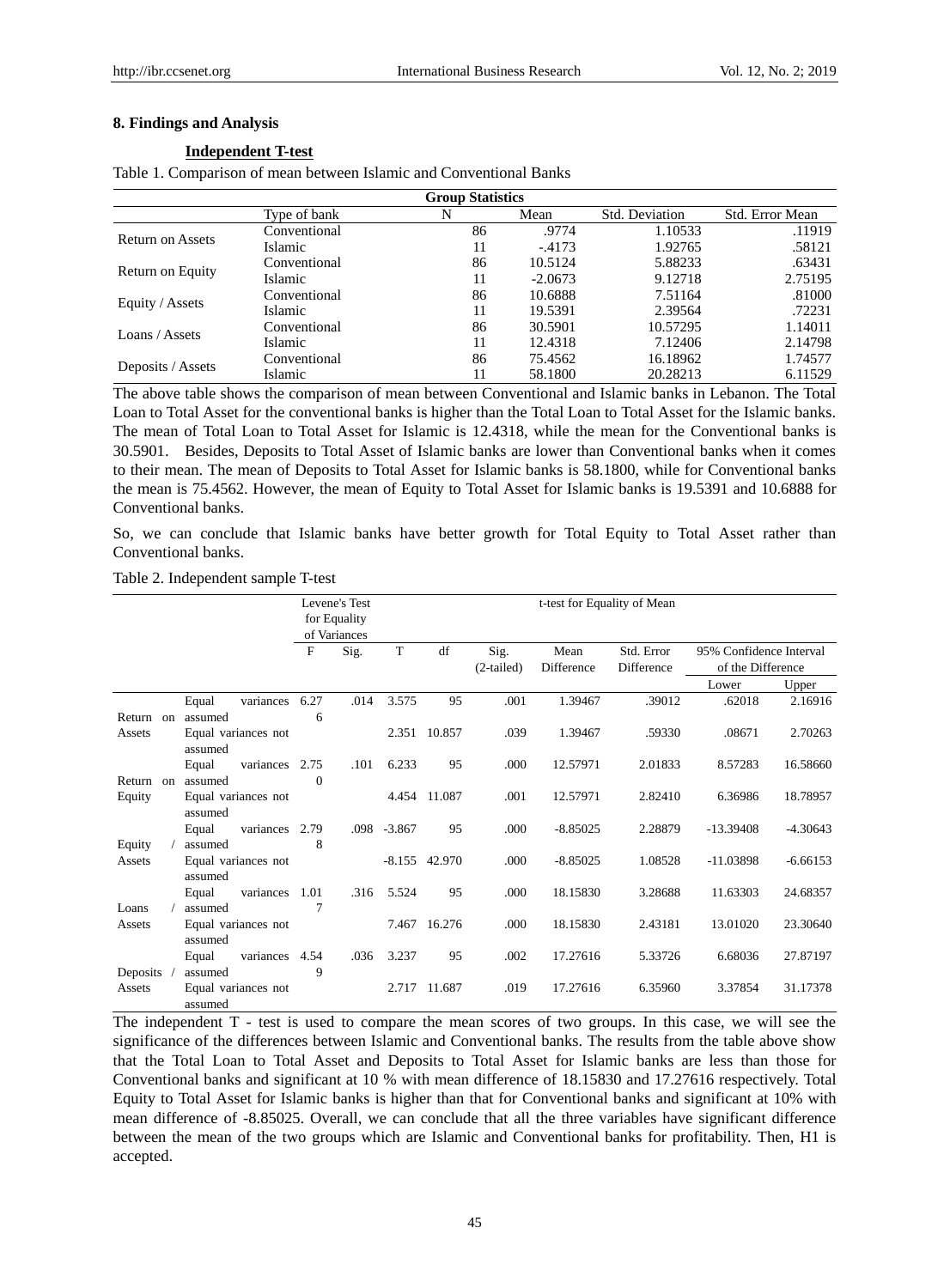# **Regression**

Table 3. Conventional banks ROA

|       | ANOVA <sup>a,b</sup> |                |                    |             |        |                   |  |
|-------|----------------------|----------------|--------------------|-------------|--------|-------------------|--|
| Model |                      | Sum of Squares | $\mathbf{r}$<br>df | Mean Square |        | Sig.              |  |
|       | Regression           | 64.328         |                    | 21.443      | 44.491 | .000 <sup>c</sup> |  |
|       | Residual             | 39.521         | 82                 | .482        |        |                   |  |
|       | Total                | 103.849        | 85                 |             |        |                   |  |

a. Dependent Variable: Return on Assets

b. Selecting only cases for which Type of Bank  $= 0$ 

c. Predictors: (Constant), Deposits / Assets, Loans / Assets, Equity / Assets

|       | Coefficients <sup>a,b</sup> |                                    |            |                              |          |      |  |  |  |
|-------|-----------------------------|------------------------------------|------------|------------------------------|----------|------|--|--|--|
| Model |                             | <b>Unstandardized Coefficients</b> |            | Standardized<br>Coefficients |          | Sig. |  |  |  |
|       |                             |                                    | Std. Error | Beta                         |          |      |  |  |  |
|       | (Constant)                  | 5.742                              | .774       |                              | 7.421    | .000 |  |  |  |
|       | Equity / Assets             | $-0.017$                           | .017       | $-.118$                      | $-1.003$ | .319 |  |  |  |
|       | Loans / Assets              | $-.007$                            | .008       | $-.066$                      | $-.852$  | .397 |  |  |  |
|       | Deposits / Assets           | $-.058$                            | .008       | $-.848$                      | $-6.919$ | .000 |  |  |  |

a. Dependent Variable: Return on Assets

b. Selecting only cases for which Type of Bank  $= 0$ 

The first table above shows that the three predictors simultaneously explain the ROA. However, and as shown in the second table, there is only one significant factor that influences the profitability of the Conventional banks, which is measured by the ROA. This factor is the Deposits to Total Asset and has a negative effect with beta coefficient of -.058.

Therefore, H1 is accepted for Conventional banks ROA.

Table 4. Conventional banks ROE

|       | ANOVA <sup>a,b</sup> |                |    |             |        |                |  |  |
|-------|----------------------|----------------|----|-------------|--------|----------------|--|--|
| Model |                      | Sum of Squares | df | Mean Square | н      | Sig.           |  |  |
|       | Regression           | 1089.214       |    | 363.071     | 16.076 | $.000^{\circ}$ |  |  |
|       | Residual             | 1851.942       | 82 | 22.585      |        |                |  |  |
|       | Total                | 2941.155       | 85 |             |        |                |  |  |

a. Dependent Variable: Return on Equity

b. Selecting only cases for which Type of Bank  $= 0$ 

c. Predictors: (Constant), Deposits / Assets, Loans / Assets, Equity / Assets

|       | Coefficients <sup>a,b</sup> |         |                                    |                              |          |      |  |  |  |
|-------|-----------------------------|---------|------------------------------------|------------------------------|----------|------|--|--|--|
| Model |                             |         | <b>Unstandardized Coefficients</b> | Standardized<br>Coefficients |          | Sig. |  |  |  |
|       |                             |         | Std. Error                         | Beta                         |          |      |  |  |  |
|       | (Constant)                  | 43.926  | 5.297                              |                              | 8.293    | .000 |  |  |  |
|       | Equity / Assets             | $-.809$ | .119                               | $-1.033$                     | $-6.809$ | .000 |  |  |  |
|       | Loans / Assets              | $-080$  | .055                               | $-.145$                      | $-1.460$ | .148 |  |  |  |
|       | Deposits / Assets           | $-.296$ | .057                               | $-.814$                      | $-5.161$ | .000 |  |  |  |

a. Dependent Variable: Return on Equity

b. Selecting only cases for which Type of Bank  $= 0$ 

For ROE, there are two significant factors that influence profitability: Total Equity to Total Asset and Deposits to Total Assets. Both show negative effect and significant effect to the profitability of the Conventional banks with beta coefficients of -.809 and -.296.

Therefore, H1 is accepted for ROE as well.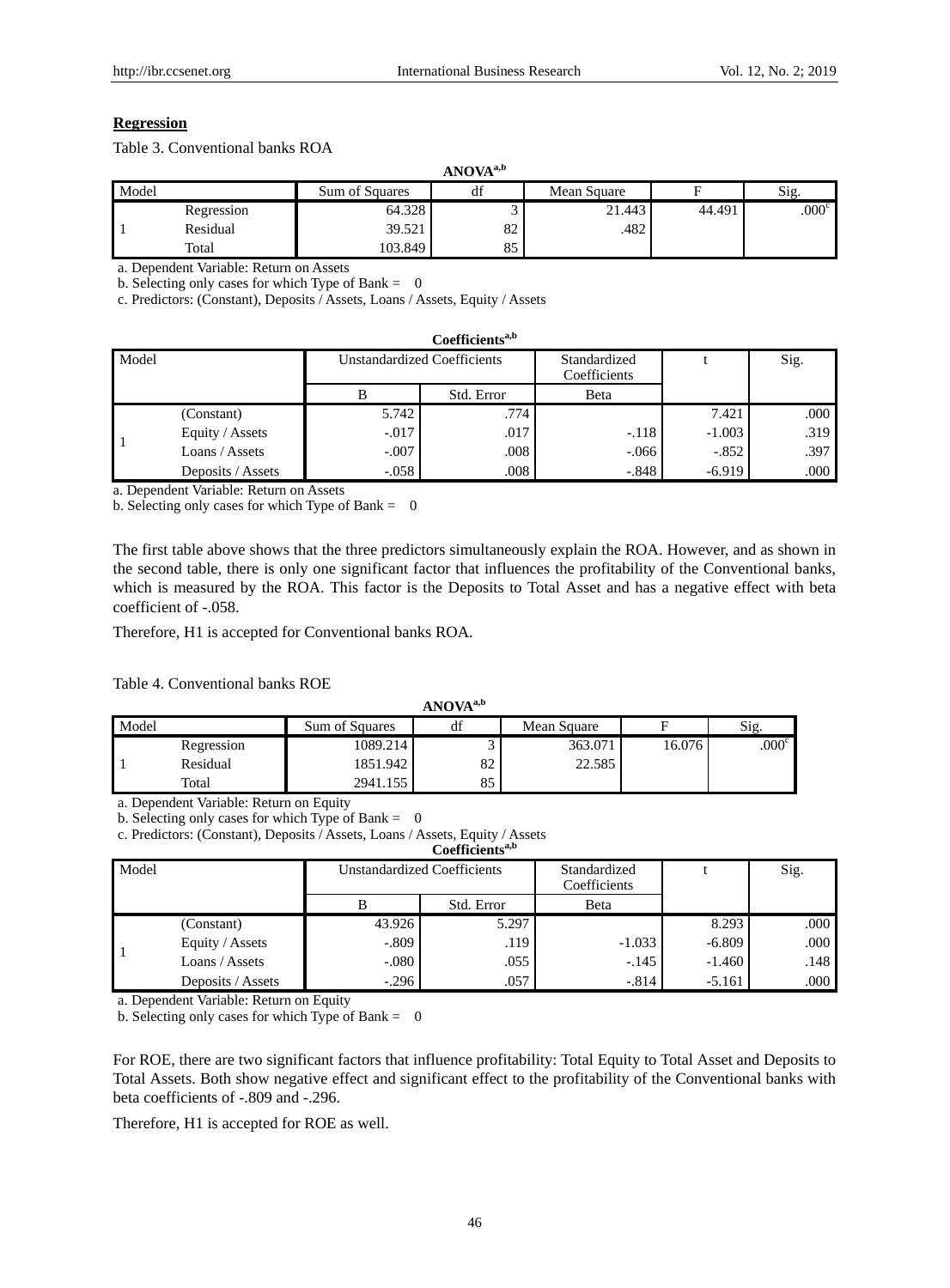# Table 5. Islamic banks ROA

|       | ANOVA <sup>a,b</sup> |                |    |             |      |                   |  |
|-------|----------------------|----------------|----|-------------|------|-------------------|--|
| Model |                      | Sum of Squares | ai | Mean Square |      | S1g.              |  |
|       | Regression           | 7.229          | ◡  | 2.410       | .564 | .656 <sup>c</sup> |  |
|       | Residual             | 29.929         |    | 4.276       |      |                   |  |
|       | Total                | 37.158         | 10 |             |      |                   |  |

a. Dependent Variable: Return on Assets

b. Selecting only cases for which Type of Bank  $= 1$ 

c. Predictors: (Constant), Deposits / Assets, Loans / Assets, Equity / Assets

#### **Coefficientsa,b**

| Model |                   |          | <b>Unstandardized Coefficients</b> | Standardized<br>Coefficients |         | Sig. |  |  |
|-------|-------------------|----------|------------------------------------|------------------------------|---------|------|--|--|
|       |                   |          | Std. Error                         | Beta                         |         |      |  |  |
|       | (Constant)        | $-7.338$ | 8.741                              |                              | $-.840$ | .429 |  |  |
|       | Equity / Assets   | .224     | .365                               | .278                         | .614    | .559 |  |  |
|       | Loans / Assets    | $-0.036$ | .095                               | $-.134$                      | $-.382$ | .714 |  |  |
|       | Deposits / Assets | .052     | .042                               | .542                         | 1.227   | .260 |  |  |

a. Dependent Variable: Return on Assets

b. Selecting only cases for which Type of Bank  $= 1$ 

The above two table shows that the three independent variables do not influence the profitability of the Islamic banks measured in ROA neither simultaneously nor separately.

Therefore, H1 is not accepted for Islamic banks ROA.

Table 6. Islamic banks ROE

#### **ANOVAa,b**

| Model |            | Sum of Squares | $\sim$<br>uг | Mean Square |      | Sig.              |
|-------|------------|----------------|--------------|-------------|------|-------------------|
|       | Regression | 179.904        |              | 59.968      | .643 | .612 <sup>c</sup> |
|       | Residual   | 653.150        |              | 93.307      |      |                   |
|       | Total      | 833.054        | 10           |             |      |                   |

a. Dependent Variable: Return on Equity

b. Selecting only cases for which Type of Bank =  $1$ 

c. Predictors: (Constant), Deposits / Assets, Loans / Assets, Equity / Assets

| Coefficients <sup>a,b</sup> |                                    |            |                              |         |      |  |  |  |
|-----------------------------|------------------------------------|------------|------------------------------|---------|------|--|--|--|
| Model                       | <b>Unstandardized Coefficients</b> |            | Standardized<br>Coefficients |         | Sig. |  |  |  |
|                             | в                                  | Std. Error | Beta                         |         |      |  |  |  |
| (Constant)                  | $-38.609$                          | 40.833     |                              | $-.946$ | .376 |  |  |  |
| Equity / Assets             | 1.161                              | 1.703      | .305                         | .682    | .517 |  |  |  |
| Loans / Assets              | $-122$                             | .443       | $-.095$                      | $-.274$ | .792 |  |  |  |
| Deposits / Assets           | .264                               | .196       | .587                         | 1.346   | .220 |  |  |  |

a. Dependent Variable: Return on Equity

b. Selecting only cases for which Type of Bank  $= 1$ 

The above two table shows that the three independent variables do not influence the profitability of the Islamic banks measured in ROE neither simultaneously nor separately.

Therefore, H1 is not accepted for Islamic banks ROE as well.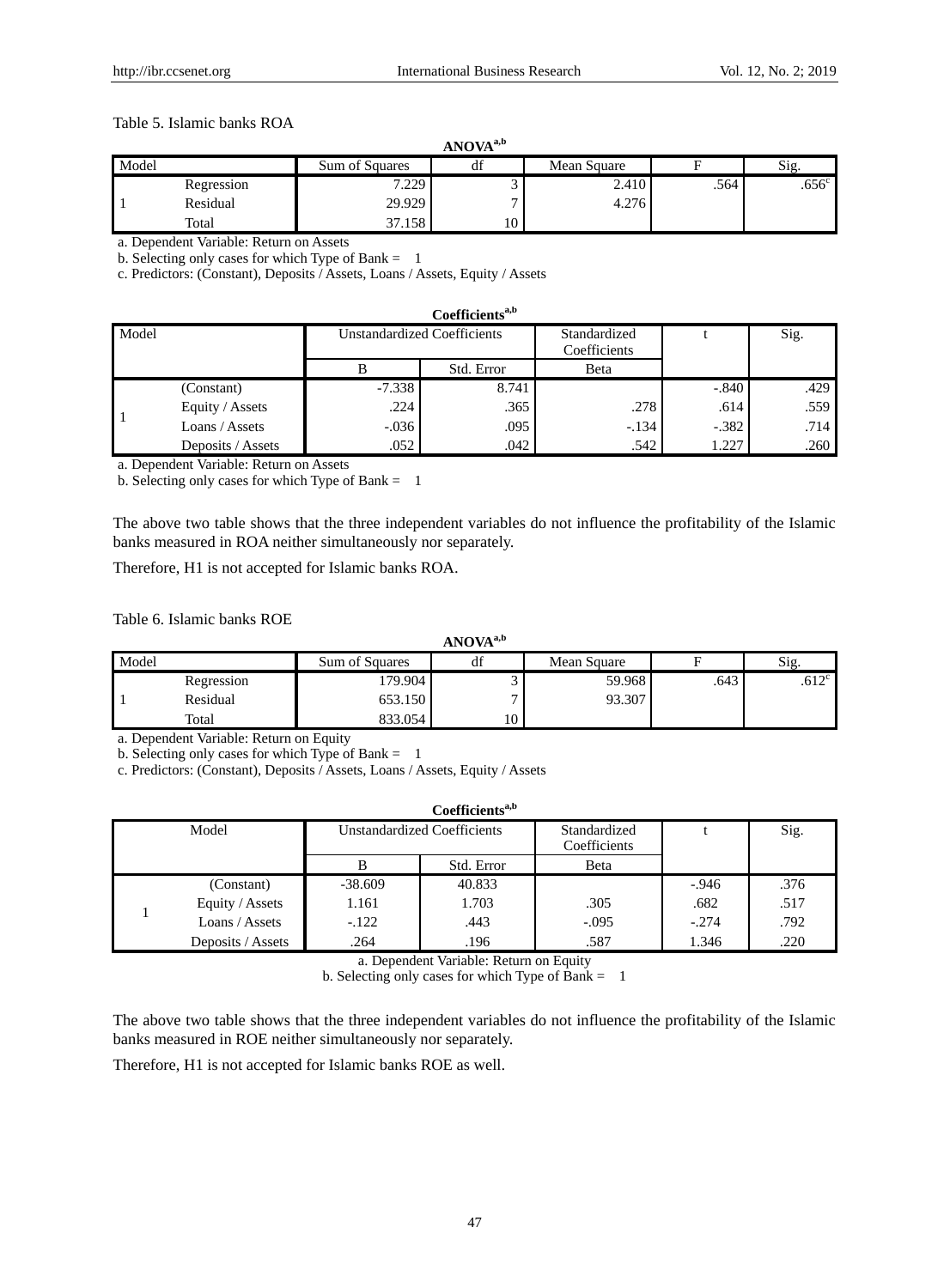# **Correlation**

Table 7. Conventional banks ROA

| <b>Correlations</b>     |                            |                         |                 |                |            |  |  |
|-------------------------|----------------------------|-------------------------|-----------------|----------------|------------|--|--|
|                         |                            | <b>Return on Assets</b> | Equity / Assets | Loans / Assets | Deposits / |  |  |
|                         |                            |                         |                 |                | Assets     |  |  |
|                         | <b>Pearson Correlation</b> |                         | $.600**$        | $-.414$ **     | $-.782$ ** |  |  |
| <b>Return on Assets</b> | $Sig. (2-tailed)$          |                         | .000            | .000           | .000       |  |  |
|                         | N                          | 86                      | 86              | 86             | 86         |  |  |
| Equity / Assets         | <b>Pearson Correlation</b> | $.600^{+0}$             |                 | $-.393$        | $-.816$    |  |  |
|                         | $Sig. (2-tailed)$          | .000                    |                 | .000           | .000       |  |  |
|                         |                            | 86                      | 86              | 86             | 86         |  |  |
|                         | <b>Pearson Correlation</b> | $-.414***$              | $-.393$ **      |                | $.466$ **  |  |  |
| Loans / Assets          | $Sig. (2-tailed)$          | .000                    | .000            |                | .000       |  |  |
|                         |                            | 86                      | 86              | 86             | 86         |  |  |
| Deposits / Assets       | <b>Pearson Correlation</b> | $-.782$ **              | $-.816$ **      | $.466*$        |            |  |  |
|                         | $Sig. (2-tailed)$          | .000                    | .000            | .000           |            |  |  |
|                         | N                          | 86                      | 86              | 86             | 86         |  |  |

\*\*. Correlation is significant at the 0.01 level (2-tailed).

The above table shows that for Conventional banks, there is a significant relationship between all the independent variables and ROA. For example, there is a positive correlation between Total Equity to Total Assets and ROA. Thus, it is .600 and is significant at 1%.

Table 8. Conventional banks ROE

| <b>Correlations</b> |                            |                                                                     |            |            |            |  |  |
|---------------------|----------------------------|---------------------------------------------------------------------|------------|------------|------------|--|--|
|                     |                            | Loans / Assets<br>Equity / Assets<br>Deposits /<br>Return on Equity |            |            |            |  |  |
|                     |                            |                                                                     |            |            | Assets     |  |  |
|                     | <b>Pearson Correlation</b> |                                                                     | $-.312$ ** | $-.118$    | $-.038$    |  |  |
| Return on Equity    | $Sig. (2-tailed)$          |                                                                     | .003       | .279       | .728       |  |  |
|                     | N                          | 86                                                                  | 86         | 86         | 86         |  |  |
|                     | <b>Pearson Correlation</b> | $-.312$ **                                                          |            | $-.393$ ** | $-.816$ ** |  |  |
| Equity / Assets     | $Sig. (2-tailed)$          | .003                                                                |            | .000       | .000       |  |  |
|                     | N                          | 86                                                                  | 86         | 86         | 86         |  |  |
| Loans / Assets      | <b>Pearson Correlation</b> | $-.118$                                                             | $-.393$    |            | .466       |  |  |
|                     | $Sig. (2-tailed)$          | .279                                                                | .000       |            | .000       |  |  |
|                     |                            | 86                                                                  | 86         | 86         | 86         |  |  |
| Deposits / Assets   | <b>Pearson Correlation</b> | $-.038$                                                             | $-.816"$   | $.466*$    |            |  |  |
|                     | $Sig. (2-tailed)$          | .728                                                                | .000       | .000       |            |  |  |
|                     |                            | 86                                                                  | 86         | 86         | 86         |  |  |

\*\*. Correlation is significant at the 0.01 level (2-tailed).

For the Conventional correlation between independent variables and ROE, only Total Equity to Total Asset has a significant relationship. There is a negative relationship between ROE (dependent) and Total Equity to Total Asset (independent) at 1% significant level (-.312). It shows as well that Total Equity to Total Asset has relationship with profitability. Among the correlation tests between independent variables, we have a negative correlation at 1% significant level between Total Equity to Total Asset. Also, Deposits to Total Asset have -.816.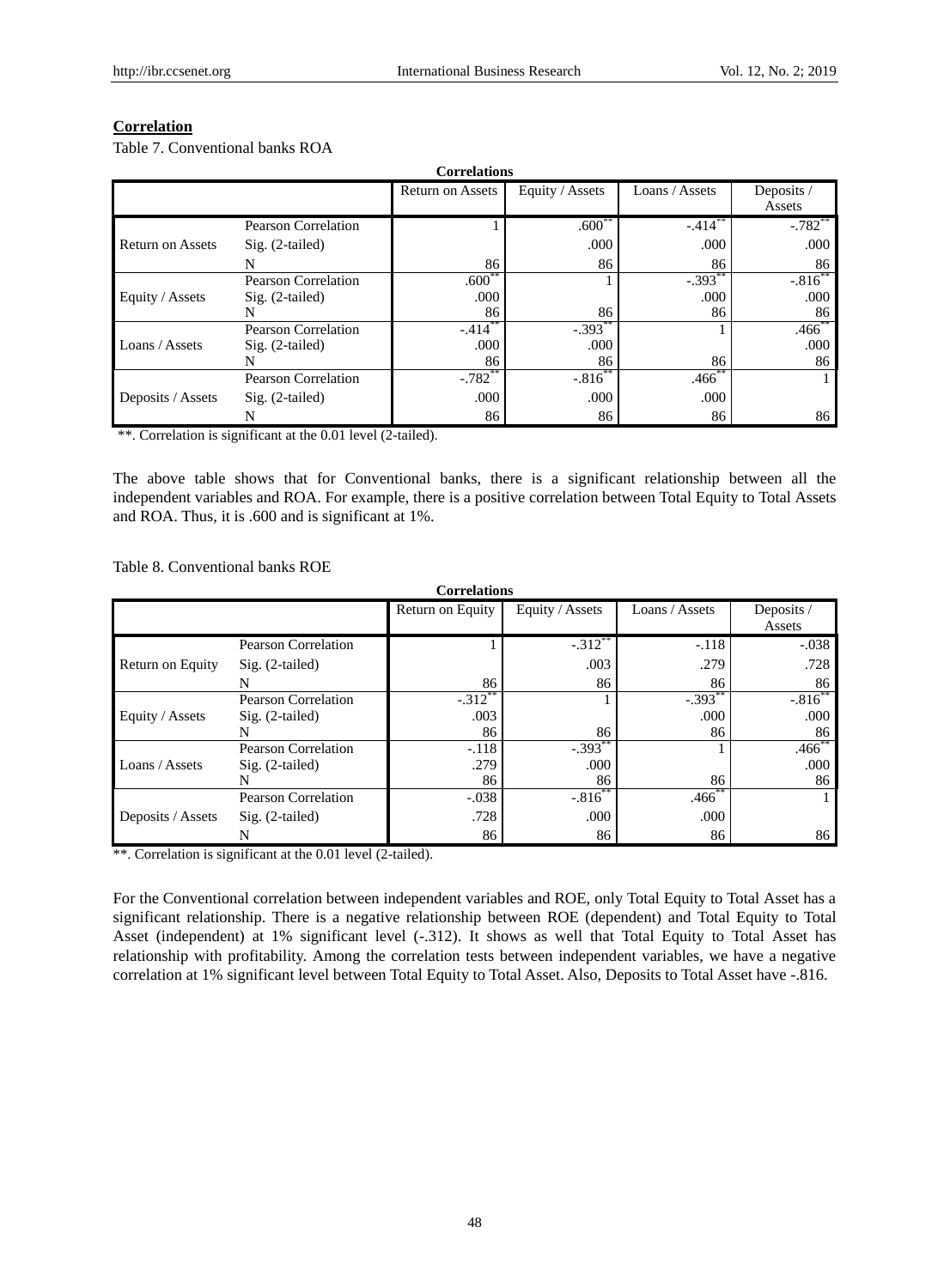| Table 9. Islamic banks ROA |  |
|----------------------------|--|
|----------------------------|--|

| <b>Correlations</b>     |                            |                         |                      |                |                      |  |  |
|-------------------------|----------------------------|-------------------------|----------------------|----------------|----------------------|--|--|
|                         |                            | <b>Return on Assets</b> | Equity / Assets      | Loans / Assets | Deposits /<br>Assets |  |  |
|                         | <b>Pearson Correlation</b> |                         | $-.101$              | $-.127$        | .380                 |  |  |
| <b>Return on Assets</b> | $Sig. (2-tailed)$          |                         | .767                 | .710           | .250                 |  |  |
|                         | N                          | 11                      |                      |                |                      |  |  |
|                         | <b>Pearson Correlation</b> | $-.101$                 |                      | .247           | $-.639$ <sup>*</sup> |  |  |
| Equity / Assets         | $Sig. (2-tailed)$          | .767                    |                      | .465           | .034                 |  |  |
|                         |                            |                         | 11                   |                |                      |  |  |
|                         | <b>Pearson Correlation</b> | $-.127$                 | .247                 |                | $-.113$              |  |  |
| Loans / Assets          | $Sig. (2-tailed)$          | .710                    | .465                 |                | .740                 |  |  |
|                         |                            | 11                      |                      | 11             |                      |  |  |
| Deposits / Assets       | <b>Pearson Correlation</b> | .380                    | $-.639$ <sup>*</sup> | $-.113$        |                      |  |  |
|                         | $Sig. (2-tailed)$          | .250                    | .034                 | .740           |                      |  |  |
|                         |                            |                         |                      |                |                      |  |  |

\*. Correlation is significant at the 0.05 level (2-tailed).

For the Islamic correlation between independent variables and ROA, there is no significant relationship. However, the correlation tests between independent variables shows that Total Equity to Total Asset and Deposits to Total Asset have positive correlation at 1% significant level (.639).

Table 10. Islamic banks ROE

| <b>Correlations</b> |                            |                  |                      |                |                      |  |  |
|---------------------|----------------------------|------------------|----------------------|----------------|----------------------|--|--|
|                     |                            | Return on Equity | Equity / Assets      | Loans / Assets | Deposits /<br>Assets |  |  |
|                     | <b>Pearson Correlation</b> |                  | $-.094$              | $-.086$        | .403                 |  |  |
| Return on Equity    | $Sig. (2-tailed)$          |                  | .784                 | .801           | .219                 |  |  |
|                     | N                          | 11               | 11                   | 11             |                      |  |  |
| Equity / Assets     | <b>Pearson Correlation</b> | $-.094$          |                      | .247           | $-.639$ <sup>*</sup> |  |  |
|                     | $Sig. (2-tailed)$          | .784             |                      | .465           | .034                 |  |  |
|                     | N                          | 11               | 11                   | 11             |                      |  |  |
| Loans / Assets      | <b>Pearson Correlation</b> | $-.086$          | .247                 |                | $-.113$              |  |  |
|                     | $Sig. (2-tailed)$          | .801             | .465                 |                | .740                 |  |  |
|                     | N                          | 11               | 11                   | 11             | 11                   |  |  |
| Deposits / Assets   | <b>Pearson Correlation</b> | .403             | $-.639$ <sup>*</sup> | $-.113$        |                      |  |  |
|                     | $Sig. (2-tailed)$          | .219             | .034                 | .740           |                      |  |  |
|                     |                            | 11               | 11                   | 11             |                      |  |  |

\*. Correlation is significant at the 0.05 level (2-tailed).

Similarly, in the above part, there is no significant relationship between any of the independent variables and ROE for the Islamic banks. However, the correlation tests between independent variables shows that Total Equity to Total Asset and Deposits to Total Asset have positive correlation at 1% significant level (.639).

| Table 11. Summary of Correlation between Independent and Dependent Variables |  |  |  |  |
|------------------------------------------------------------------------------|--|--|--|--|
|------------------------------------------------------------------------------|--|--|--|--|

|                              |          | <b>Conventional Banks</b> |            | <b>Islamic Banks</b> |  |  |
|------------------------------|----------|---------------------------|------------|----------------------|--|--|
| <b>Independent Variables</b> | ROA      | <b>ROE</b>                | <b>ROA</b> | <b>ROE</b>           |  |  |
| <b>Equity to Assets</b>      | positive | negative                  | negative   | negative             |  |  |
| <b>Loans to Assets</b>       | negative | negative                  | negative   | negative             |  |  |
| <b>Deposits to Assets</b>    | negative | negative                  | negative   | positive             |  |  |

#### **9. Conclusion and Recommendations**

The purpose of this study was to determine the factors of profitability of Islamic banks compared with those of conventional banks operating in Lebanon between 2012 and 2016 by applying regression analysis. This study has employed three internal factors to assess their relationship with profitability determined by ROA and ROE. These internal factors are: capital adequacy, loans to assets, and deposits to assets.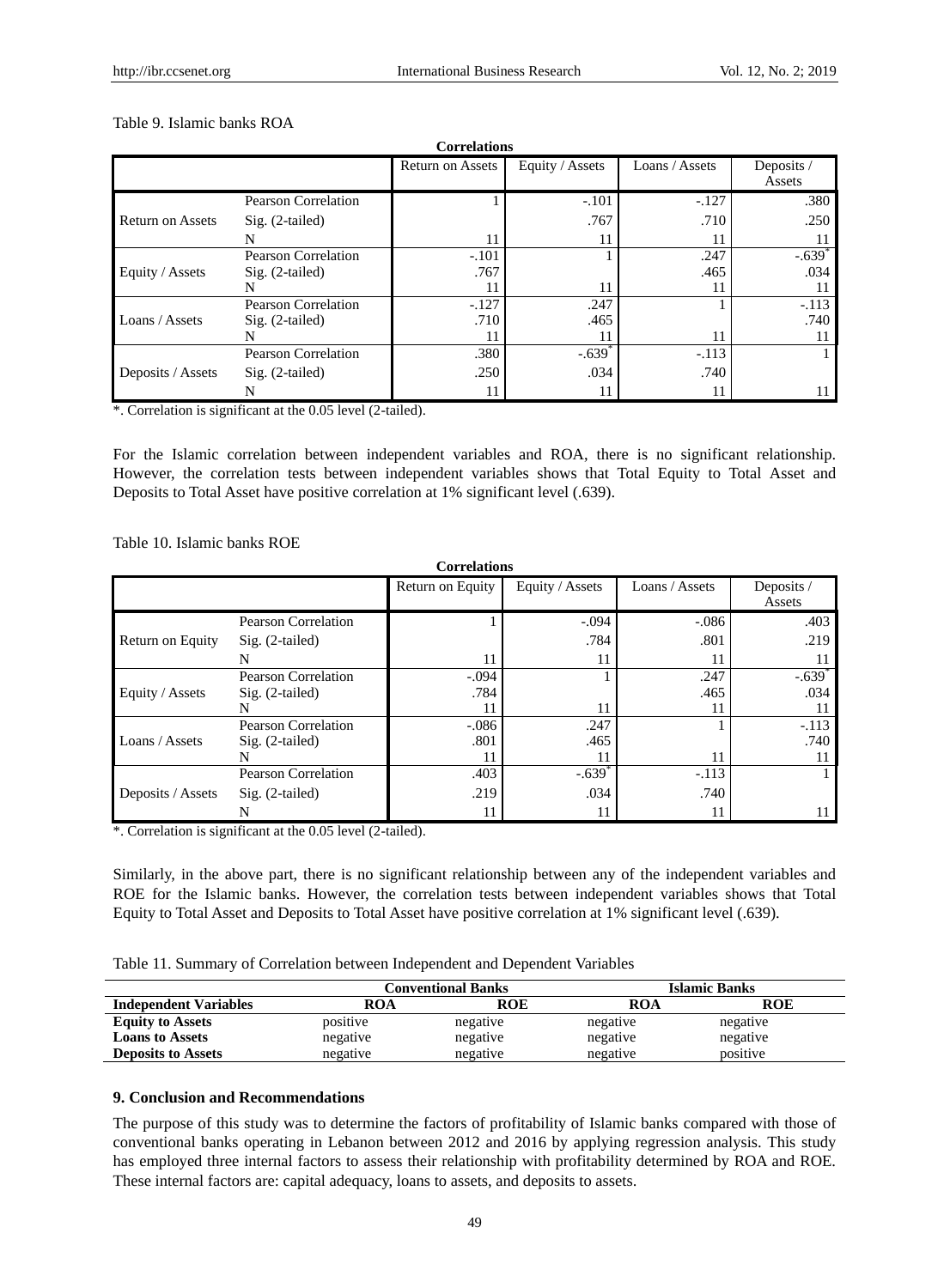The regression variables interacted differently with the profitability indicators in Islamic and conventional banking. First, there is only one significant factor, Deposits to Total Asset, that influences the profitability of the conventional banks but it does not influence the profitability of the Islamic banks measured in ROA neither simultaneously nor separately. This indicates that deposits contribute to the profitability of conventional banks. Secondly, the two significant factors, total equity and total loans, have a negative impact on the profitability of conventional banks and do not affect the profitability of Islamic banks measured in ROE neither simultaneously nor separately. This suggests that high capital ratios and lending improve profitability of conventional banks. The results also show the difference in relationships between the Bank's characteristics and performance indicators.

Although the results show that there is a significant relationship between all the independent variables and ROA for conventional banks, there is no significant relationship between independent variables and ROA for Islamic banks. Moreover, for the Conventional correlation between independent variables and ROE, only Total Equity to Total Asset has a significant relationship. There is a negative relationship between ROE (dependent) and Total Equity to Total Asset, whereas there is no significant relationship between any of the independent variables and ROE for the Islamic banks.

Therefore, we can conclude that comparing the profitability of the Islamic and conventional banks operating in Lebanon shows that conventional banks are on average more profitable than Islamic ones. Results show that conventional banks are better in liquidity than Islamic ones. Liquidity indicators, total deposit, and total loans are higher in Conventional banks. On the contrary, capital adequacy is better in Islamic banks than conventional ones indicating that Islamic banks are more able to absorb losses and handle risk exposure with shareholders than conventional ones. The above results could be contributed to the fact that Islamic banks in Lebanon are relatively very few and younger compared to Lebanese conventional banks and therefore they are under the low profit stage. That result leads us to expect Islamic banks to perform better than conventional banks once they enter their high growth stage.

Moreover, this study provides a different picture of financial intermediation in Lebanon. Although there are some differences in Conventional and Islamic banking activities, the profitability conditions remain similar. In addition, Islamic banking should not be viewed as a religious movement, but as a supplementary system for conventional banking in Lebanon.

# **References**

- Al-Ghussein, R., & Nshwati, M. A. (2014) Evaluating the Financial Performance of Jordanian Islamic and Conventional Banks, Using the Indicators of the "CAMEL" Method: A Comparative Analysis. *Tishreen University Journal for Research and Scientific Studies -Economic and Legal Sciences Series, 36*(1), 341-361.
- Al-Kassim, F. (2005). The Profitability of Islamic and Conventional Banking in the GCC Countries: A Comparative Study. *Journal of Review of Islamic Economics, 13*, 5-30.
- Al-Sarouji. (2004) Comparative Performance of Islamic and Traditional Banks Using Financial Ratios. Alyarmouk University, MBA thesis.
- Al-Tamimi, H. A. (2005). The Determinants of the UAE Commercial Banks' Performance: A Comparison of the National and Foreign Banks. *Journal of Transnational Management, 10*(4), 35-47. https://doi.org/10.1300/J482v10n04\_03
- Bashir, A. H. (2003). Determinants of Profitability in Islamic Banks: Some Evidence from the Middle East. *Islamic Economic Studies, 11*(1), 31-57.
- Bourdima, S. (2014). Assessing Financial Performance of Islamic Banks Using Financial Ratios (Al Baraka International Group from 2011-2013. *Journal of University 08 May 1945 Gulma Algeria, Faculty of Economic Sciences and Management Sciences, 4*(2), 21-33.
- Bourke, P. (1989.). Concentration and other Determinants of Bank Profitability in Europe. *Journal of Banking and Finance, 13*(1), 65-80. https://doi.org/10.1016/0378-4266(89)90020-4
- Demirgüç, K., & Huizinga, H. (1999). Determinants of commercial bank interest margins and profitability: Some international evidence. *The World Bank Economic Review, 13*(2), 379-408. https://doi.org/10.1093/wber/13.2.379
- Dietrich, A., & Wanzenried, G. (2009). What Determines the Profitability of Commercial Banks? New Evidence from Switzerland. 12th Conference of the Swiss Society for Financial Market Researches, Geneva.
- Driver, R., & R. Windram (2007). Public Attitudes to Inflation and Interest Rates. *Bank of England, Quarterly*